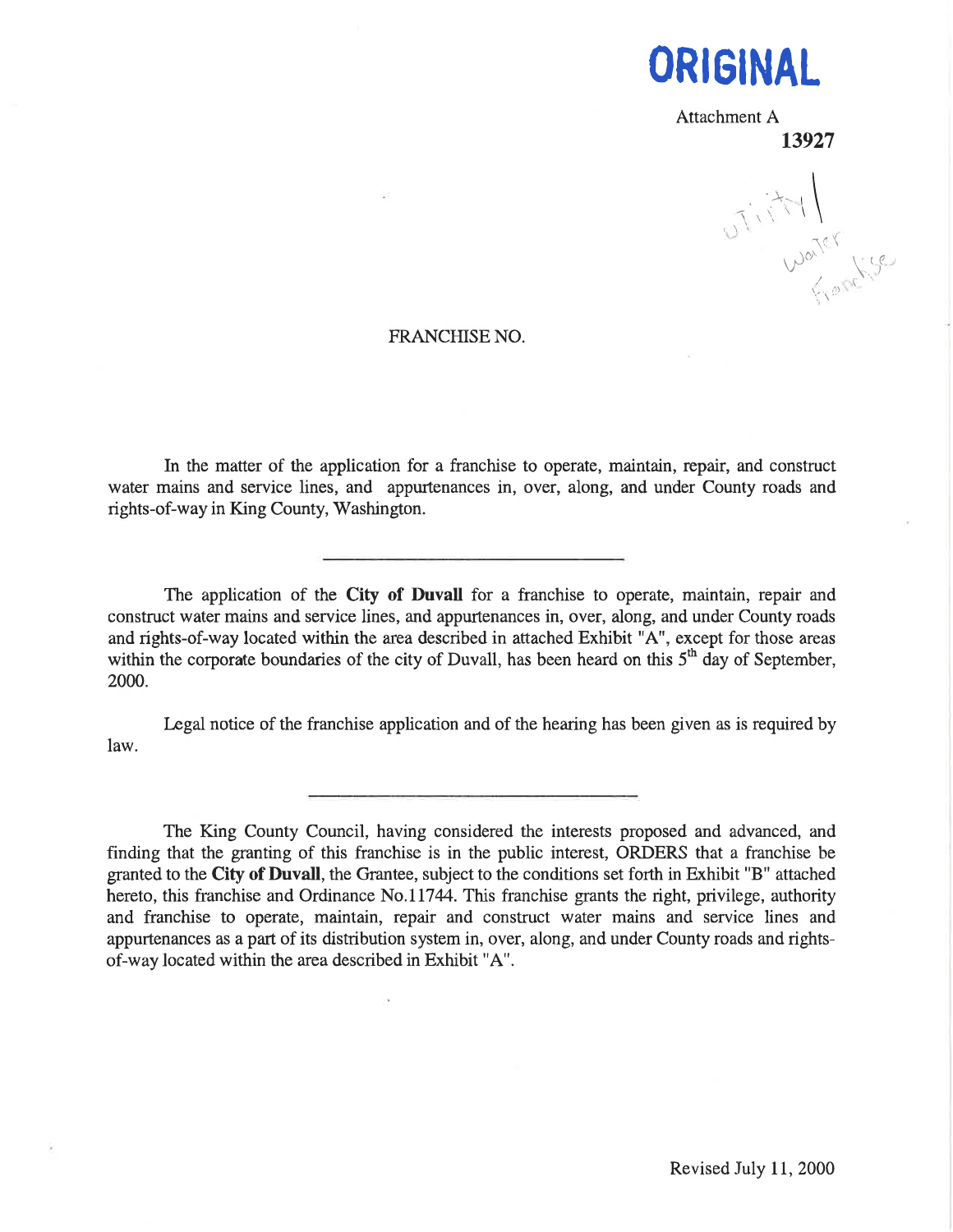## ORIGINAL

Attachment A L3927

This franchise is granted subject to all of the terms and conditions contained herein, within Ordinance No.11744 and Exhibit "B", and shall expire in twenty-five years on 9/5/2025.

Dated this 18 day of Aupfember 2000.

KING COUNTY, WASHINGTON

TITLE Ling County Executive

The undersigned accepts all the rights, privileges, and duties of this franchise subject to all terms, conditions, stipulations, and obligations contained herein, within Ordinance 11744 and Exhibit "B".

> City of Duvall GRANTEE

BY Clana Miloy

Dated this  $11$  day of  $Qcto$  ker, 2000.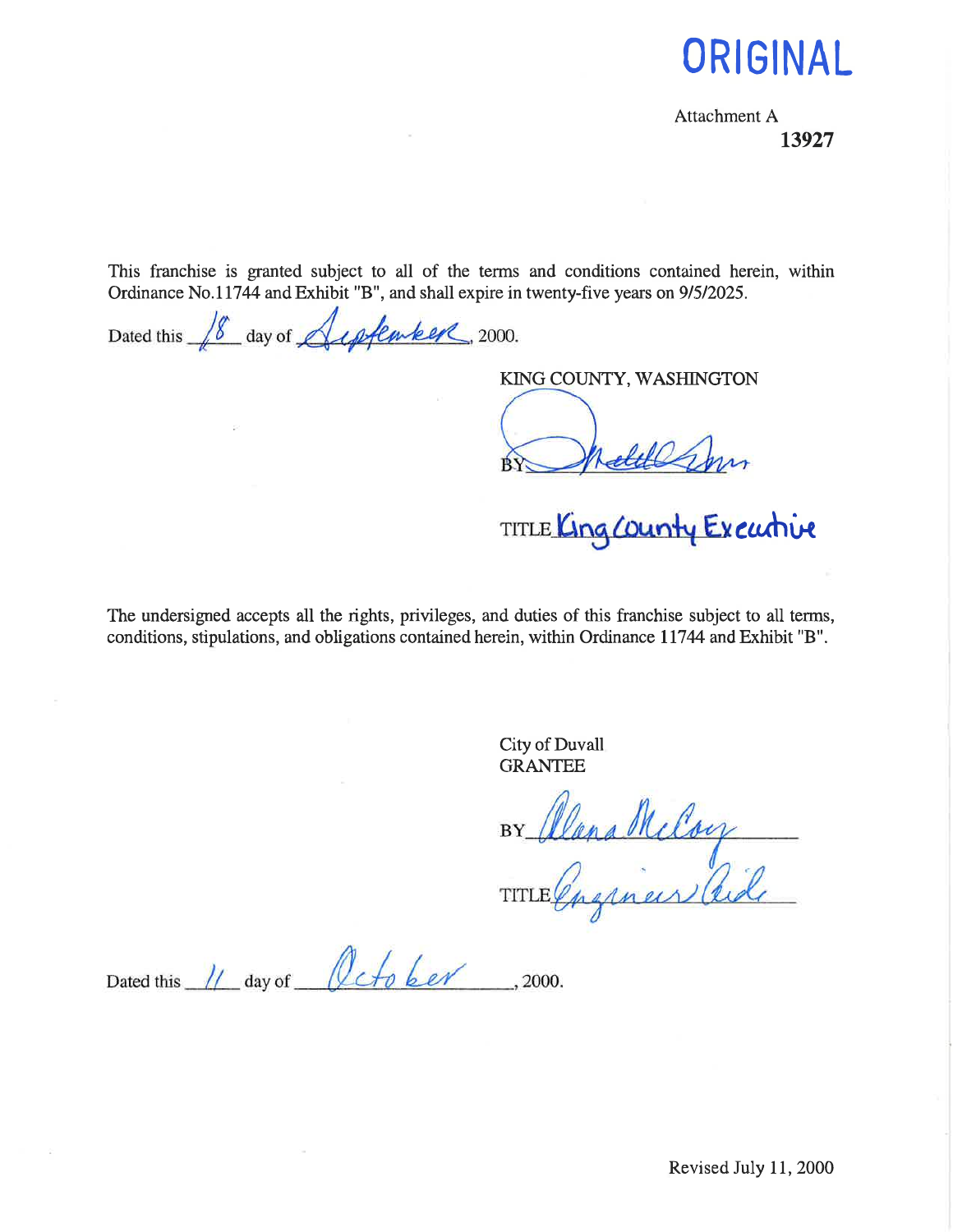# ORIGINAL

Attachment A 13927

### EXHIBIT ''A''

## CITY OF DUVALL KING COUNTY UTILITY FRANCHISE LIMITS

Beginning at the intersection with the south line of NE 166th St. with the east line of the west half of the west half of Section 17, Township 26 North, Range 7 East, Willamette Meridian, King County, Washington;

thence south along said east line and the east line of west half of the west half of Section 20, said township and range to the south line of said Section 20;

thence west along said south line to the northeast corner of Section 30, said township and range; thence south along the east line of said Section 30 to intersect the north line of the south half of the northeast quarter of the northeast quarter of said Section 30;

thence west along said north line to the east line of the west half of the east half of said Section 30;

thence south along said east line to the north line of the south half of the south half of said Section 30;

thence west along said north line to the east line of Section 25, Township 26 North, Range 6 East, Willamette Meridian;

thence south along said east line to the southeast corner of said Section 25;

thence west along the south line of said Section25 to the southwest corner of said Section 25; thence north along the west line of said Section 25 to the northwest corner of said Section 25; thence continuing north along the west line of Section 24, Township 26 North, Range 6 East, W.M. to the northwest corner of said Section 24;

thence continuing north along the west line of Section 13, Township 26 North, Range 6 East, W.M. to the northwest corner of said Section 13;

thence continuing north along the west line of Section 12, Township 26 North, Range 6 East, W.M. to the north line of the south half of said Section;

thence east along said line to the northeast corner of said south half of said section;

thence continuing east along the north line of the south half of Section 7, Township 26 North, Range 7 East, W.M. to the northeast corner of said south half of said section;

thence south along the east line of said south half of said section to the southeast corner of said section;

thence east along the north line of Section 17, Township 26 North, Range 7 East, W.M. to the east line of the west half of the west half of said section;

thence south along said east line to the Point of Beginning.